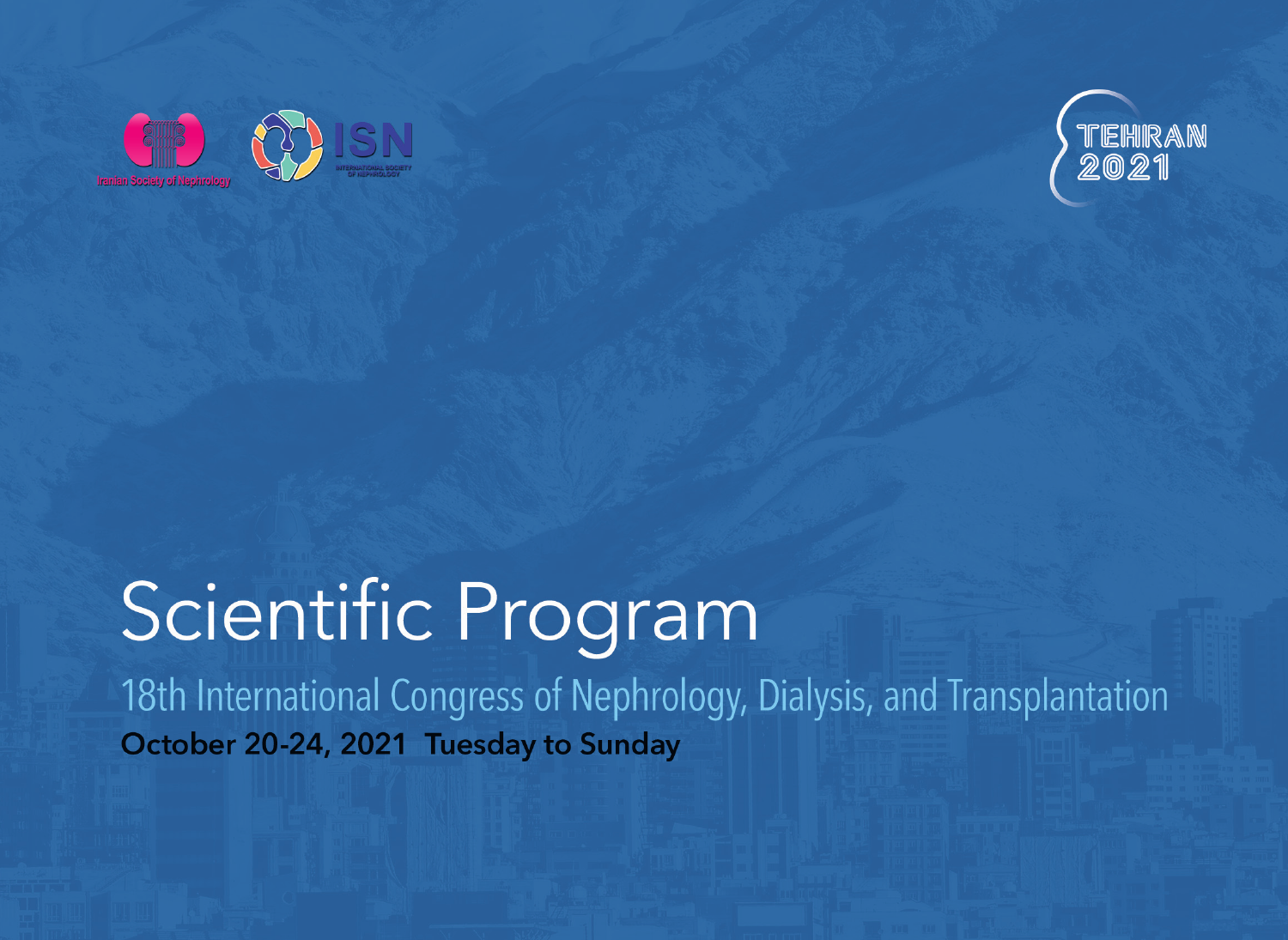## Pre-Congress Programs

#### October 20, 2021

| <b>ROOM A</b> |                               |                                                                                                                                                                    |                              |     |                         | <b>ROOM B</b>                                                                                        |                              |
|---------------|-------------------------------|--------------------------------------------------------------------------------------------------------------------------------------------------------------------|------------------------------|-----|-------------------------|------------------------------------------------------------------------------------------------------|------------------------------|
|               |                               | <b>CRRT</b>                                                                                                                                                        | <b>Link to ZOOM Platform</b> |     |                         | Nephropathology (1): GN                                                                              | <b>Link to ZOOM Platform</b> |
|               | 08:00-10:00                   | <b>Moderator: Dr Amir-Ahmad Nassiri</b>                                                                                                                            |                              |     | 08:00-10:00             | <b>Moderator: Dr Alireza Sadeghipour</b>                                                             |                              |
| 25'           | Dr Amir-Ahmad Nassiri         | Indications & Modality of CRRT                                                                                                                                     |                              | 35' | Dr Agnes Fogo           | Updates in Definition and Classification of Lupus Nephritis                                          |                              |
| 25'           | Dr Amir-Ahmad Nassiri         | Timing; When Should We Start-Stop CRRT                                                                                                                             |                              | 35' | Dr Alireza Sadeghipour  | Podocytopathy, Focus on FSGS                                                                         |                              |
| 25'           | Dr Farin Rashid-Farrokhi      | Dose, Anticoagulation, Solution, and Access in CRRT                                                                                                                |                              | 35' | Dr Mitra Mehrazma       | Updates in IqA Nephropathy                                                                           |                              |
| 25'           | Dr Fatemeh Yasari             | CRRT Complications, Antibiotics Adjustment, and Nutritional Management                                                                                             |                              | 15  |                         | Q & A                                                                                                |                              |
| 20'           |                               | Interactive Case Discussion                                                                                                                                        |                              |     |                         |                                                                                                      |                              |
|               |                               | <b>Interventional Nephrology</b>                                                                                                                                   | <b>Link to ZOOM Platform</b> |     |                         | Nephropathology (2): Transplantation                                                                 | <b>Link to ZOOM Platform</b> |
|               | 11:00-13:00                   | <b>Moderator: Dr Shahnaz Atabak</b>                                                                                                                                |                              |     | 11:00-13:00             | <b>Moderator: Dr Diana Taheri</b>                                                                    |                              |
| 30'           | Dr Nooshin Dalili             | Update on Jugular Catheter Insertion                                                                                                                               |                              | 35' | Dr Marjan Afrouzian     | Minimum Diagnostic Criteria for Thrombotic Microangiopathy in Renal Allograft;<br>A Banff Initiative |                              |
| 30'           | Dr Shahnaz Atabak             | PD Catheter Insertion                                                                                                                                              |                              | 35' | Dr Diana Taheri         | Renal Transplantation Rejection, Banff Classification Update; Challenges                             |                              |
| 30'           | Dr Seyed-Morteza Bagheri      | Kidney Sonography                                                                                                                                                  |                              | 35  | Dr Peyman Torbati       | Diagnosis of Renal Transplant Rejection: Overview                                                    |                              |
| 30'           | Dr Shiva Samavat              | Live Renal Biopsy                                                                                                                                                  |                              | 15' |                         | Q & A                                                                                                |                              |
|               |                               | <b>EBM</b>                                                                                                                                                         | <b>Link to ZOOM Platform</b> |     |                         | Nephropathology (3)                                                                                  | <b>Link to ZOOM Platform</b> |
|               | 14:00-16:00                   | <b>Moderator: Dr Ali Kabir</b>                                                                                                                                     |                              |     | 14:00-16:00             | <b>Moderator: Dr Mitra Mehrazma</b>                                                                  |                              |
| 40'           | Dr Seyed Saeed Hashemi-Nazari | <b>Clinical Trial:</b><br>Different Types (Superiority, Non-inferiority)<br>Randomization, Blinding, Concealment, Placebo<br>How to Read a Clinical Trial?<br>0.8A |                              | 35' | Dr Samih Nasr           | Update on the Classification and Pathology of MGRS Lesions                                           |                              |
| 40'           | Dr Davoud Khalili             | <b>Diagnostic Tests:</b><br>Different Types and Their Meaning<br>Validity<br><b>Efficiency and Implication</b><br>0.8A                                             |                              | 35' | Dr Agnes Fogo           | Nephropathologic Aspects of Diabetes Mellitus                                                        |                              |
| 40'           | Dr Payam Kabiri               | Systematic Review and Meta-analysis:<br>Importance and Implication<br>Structure and Running<br>Searching and Retrieval<br>Q & A                                    |                              | 35' | Dr Marjan Afrouzian     | SARS-CoV-2 and the Kidney; What we think we know and what we don't                                   |                              |
|               |                               |                                                                                                                                                                    |                              | 15' |                         | Q & A                                                                                                |                              |
|               |                               |                                                                                                                                                                    |                              |     |                         |                                                                                                      |                              |
|               | $21:00 - 21:50$               |                                                                                                                                                                    |                              |     | <b>Opening Ceremony</b> |                                                                                                      | <b>Link to ZOOM Platform</b> |
|               | $21:00 - 21:10$               | Dr Shahrzad Ossareh (Secretary-General of the Congress)                                                                                                            |                              |     | Welcome Note            |                                                                                                      |                              |

18th International Congress of Nephrology, Dialysis, and Transplantation (Virtual) - October 2021

21:10 - 21:20 Dr Mohsen Nafar (President of the Congress) Welcome Note, Nephrology in Iran

21:20 - 21:50 Dr Mehmet Haberal Perspective of Kidney Transplantation in Middle East Countries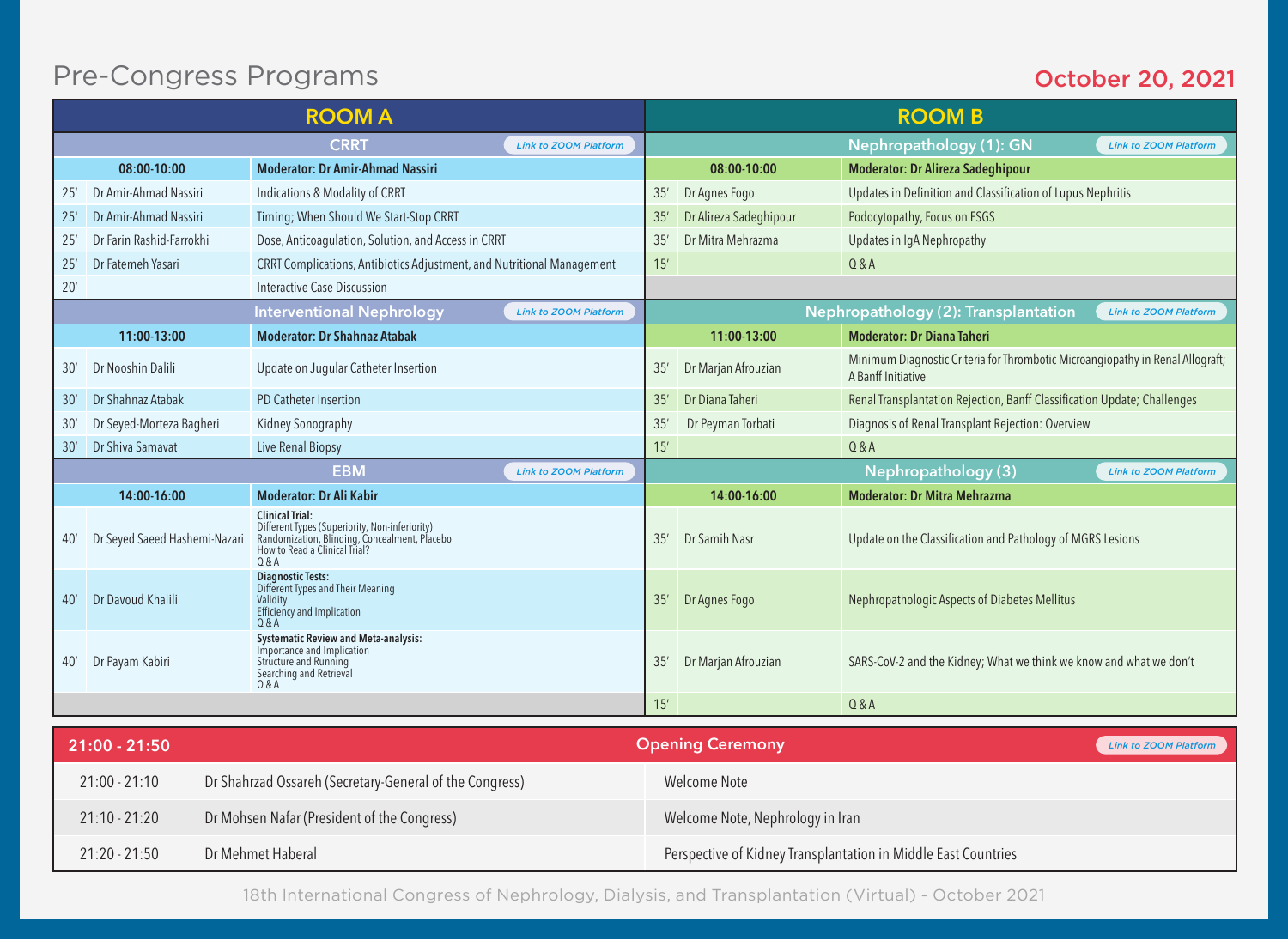# First Day

#### October 21, 2021

| <b>ROOM A</b> |                          |                                                                                                                                                                                 |     |                                                                    | <b>ROOM B</b>                                                                                                                                                              |  |
|---------------|--------------------------|---------------------------------------------------------------------------------------------------------------------------------------------------------------------------------|-----|--------------------------------------------------------------------|----------------------------------------------------------------------------------------------------------------------------------------------------------------------------|--|
|               |                          | 1-1 Session AKI (1)<br><b>Link to ZOOM Platform</b>                                                                                                                             |     | 2-1 Session Fluid and Electrolytes<br><b>Link to ZOOM Platform</b> |                                                                                                                                                                            |  |
|               | 08:30-10:30              | <b>Moderator: Dr Masoud Khosravi</b>                                                                                                                                            |     | 08:30-10:30                                                        | <b>Moderator: Dr Shokoufeh Savaj</b>                                                                                                                                       |  |
| 25'           | Dr Luis Juncos           | Angiotensin II in AKI; from Bench to Bedside                                                                                                                                    | 25' | Dr Asghar Rastegar                                                 | Update on Potassium Homeostasis                                                                                                                                            |  |
| 25'           | Dr Nasrollah Ghahramani  | Update on Biomarkers of AKI                                                                                                                                                     | 25' | Dr Manoochehr Soleimani                                            | Intercalated Cell Physiology                                                                                                                                               |  |
| 25'           | Dr Kianoush Kashani      | Point of Care Ultrasound to Assess Volume Status in Acute and Chronic Hemodialysis                                                                                              | 25' | Dr Ramin Sam                                                       | Determinants of Serum Sodium Concentration                                                                                                                                 |  |
| 25'           | Dr Luis Juncos           | Acute Dialysis in AKI                                                                                                                                                           | 25' | Dr Nakisa Hooman                                                   | News in Management of X-linked Hypophosphatemia                                                                                                                            |  |
| 8'            | Dr Zeinab Karimi         | Acute Lung Injury Induced by AKI: Impossible Roles of Toll-Like Receptor 2 and 4 (ID:1271)                                                                                      | 20' |                                                                    | $0&$ A                                                                                                                                                                     |  |
| 12'           |                          | Q & A                                                                                                                                                                           |     |                                                                    |                                                                                                                                                                            |  |
|               |                          | 1-2 Session Glomerular Disease (1)<br><b>Link to ZOOM Platform</b>                                                                                                              |     |                                                                    | 2-2 Session Hemodialysis (1)<br><b>Link to ZOOM Platform</b>                                                                                                               |  |
|               | 11:00-13:00              | <b>Moderator: Dr Jamshid Rouzbeh</b>                                                                                                                                            |     | 11:00-12:40                                                        | <b>Moderator: Dr Jalal Azmandian</b>                                                                                                                                       |  |
| 25'           | Dr Isabelle Ayoub        | Update on the Management of Lupus Nephritis                                                                                                                                     | 25' | Dr Fawad Qureshi                                                   | <b>Understanding Hemodialysis Access</b>                                                                                                                                   |  |
| 25'           | Dr Eric Rondeau          | Novelties in Treatment of Atypical HUS                                                                                                                                          | 25' | Dr Nooshin Dalili                                                  | New Hemodialysis Therapies, HDF                                                                                                                                            |  |
| 25'           | Dr Vladimir Tesar        | <b>ANCA Associated Vasculitis</b>                                                                                                                                               | 25' | Dr Farshid Haghverdi                                               | <b>Incremental Hemodialysis</b>                                                                                                                                            |  |
| 25'           | Dr Mojgan Mortazavi      | Non-AL Amyloidosis                                                                                                                                                              | 8'  | Elham Ramezanzadeh                                                 | Investigating the Relationship Between RDW & Serum Level of FGF23 in<br>Hemodialysis Patients (ID:1239)                                                                    |  |
| 20'           |                          | 0 & A                                                                                                                                                                           | 17' |                                                                    | $0&$ A                                                                                                                                                                     |  |
|               |                          | 1-3 Session COVID-19<br><b>Link to ZOOM Platform</b>                                                                                                                            |     |                                                                    | 2-3 Session Peritoneal Dialysis<br><b>Link to ZOOM Platform</b>                                                                                                            |  |
|               | 14:00-16:25              | Moderator: Dr Hasan Argani                                                                                                                                                      |     | 14:00-16:00                                                        | <b>Moderator: Dr Shahnaz Atabak</b>                                                                                                                                        |  |
| 35'           | Dr Behzad Einollahi      | COVID-19 and Kidney Transplantation                                                                                                                                             | 25' | Dr Nakisa Hooman                                                   | Automated PD                                                                                                                                                               |  |
| 35'           | Dr Nasrollah Ghahramanai | AKI in the Setting of COVID-19                                                                                                                                                  | 25' | Dr Roya Hemayati                                                   | Prescription of PD                                                                                                                                                         |  |
| 35'           | Dr Maryam Keshtkar       | COVID-19 Vaccination in CKD and Renal Transplant Recipients                                                                                                                     | 25' | Dr Shahnaz Atabak                                                  | Peritoneal Dialysis in AKI                                                                                                                                                 |  |
| 8'            | Dr Zahra Shafii          | The Incidence and Main Determinants of COVID-19 and Its Survival Among<br>Patients Undergoing Peritoneal Dialysis: A Multi-center Study in Iran (ID:1312)                       | 25' | Dr Rumeyza Kazancioglu                                             | Peritoneal Dialysis in COVID-19 Pandemia World and Middle East                                                                                                             |  |
| 8'            | Dr Farahnaz Dadras       | COVID-19 Outcome in Kidney Allograft Recipients, A Report of A Referral Center<br>(ID:1329)                                                                                     | 8'  | Dr Mitra Naseri                                                    | The Effect of Probiotics Supplementation on Inflammatory Factors, and Oxidative Stress<br>in Children Were Placed on Hemodialysis: A Double Blind Clinical Trial (ID:1247) |  |
| 8'            | Dr Fatemeh Yaqhoobi      | Efficacy of Sofosbuvir and Daclatasvir on the Prognosis of Kidney Transplantation<br>Recipients with SARS-COV-2 Infection; A single-Center Study in Shariati Hospital (ID:1330) | 12' |                                                                    | 0 & A                                                                                                                                                                      |  |
| 16'           |                          | Q & A                                                                                                                                                                           |     |                                                                    |                                                                                                                                                                            |  |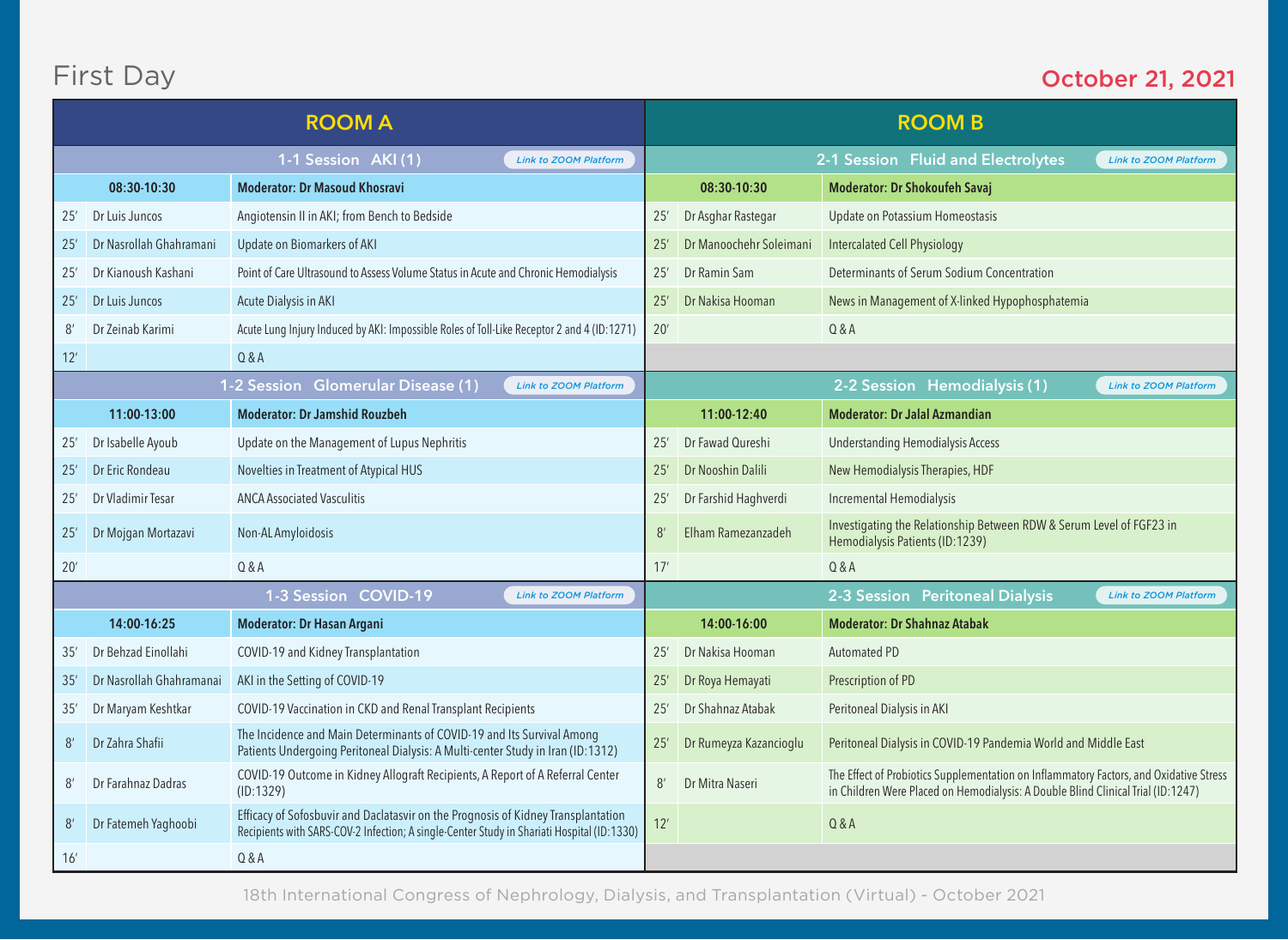# Second Day

#### October 22, 2021

| <b>ROOM A</b> |                         |                                                                                                                                             |     |                          | <b>ROOM B</b>                                                                                        |
|---------------|-------------------------|---------------------------------------------------------------------------------------------------------------------------------------------|-----|--------------------------|------------------------------------------------------------------------------------------------------|
|               |                         | 3-1 Session<br><b>Link to ZOOM Platform</b><br>Transplantation (1)                                                                          |     |                          | 4-1 Session<br><b>Link to ZOOM Platform</b><br><b>CKD(1)</b>                                         |
|               | 08:30-10:30             | Moderator: Dr Mohammadreza Khatami                                                                                                          |     | 08:30-10:30              | <b>Moderator: Dr Heshmatollah Shahbazian</b>                                                         |
| 25'           | Dr Sundaram Hariharan   | Long-term Kidney Transplant Survival                                                                                                        | 25' | Dr Masaomi Nangaku       | Anemia in CKD and ESKD                                                                               |
| 25'           | Dr Marwan Masri         | Non HLA Incompatibilities                                                                                                                   | 25  | Dr Farahnaz Dadras       | Klotho Effects in Kidney, Heart and Brain                                                            |
| 25'           | Dr Mohsen Nafar         | New Urinary Biomarkers in Antibody-mediated Rejection                                                                                       | 25' | Dr Tayebeh Soleimanian   | New Strategies to Treat Hyperphosphatemia                                                            |
| 25'           | Dr Sundaram Hariharan   | <b>T Cell Mediated Rejection</b>                                                                                                            | 25  | Dr Tahereh Sabaghian     | Markers of Bone Turn Over                                                                            |
| 20'           |                         | Q & A                                                                                                                                       | 8'  | Dr Firouzeh Moeinzadeh   | CKD in Iran: Hidden Large Number of Events Based on A Population-based<br>Study (ID:1320)            |
|               |                         |                                                                                                                                             | 12' |                          | Q & A                                                                                                |
|               |                         | 3-2 Session<br><b>Link to ZOOM Platform</b><br><b>Transplantation (2)</b>                                                                   |     |                          | 4-2 Session<br><b>Link to ZOOM Platform</b><br><b>Glomerular Disease (2)</b>                         |
|               | 11:00-13:00             | Moderator: Dr Fatemeh Poorrezagholi                                                                                                         |     | 11:00-13:00              | Moderator: Dr Mohammadreza Ganji                                                                     |
| 25'           | Dr Abdolreza Haririan   | Non-invasive Monitoring of Graft Function                                                                                                   | 25' | Dr Ladan Zand            | IqA Nephropathy                                                                                      |
| 25'           | Dr Pedram Ahmadpoor     | Anti B Cell Strategies                                                                                                                      | 25' | Dr Pierre Ronco          | New Advances in Membranous Nephropathy                                                               |
| 25'           | Dr Ali Ghafari-Moghadam | Micro RNA in Renal Allograft Dusfunction                                                                                                    | 25  | Dr Shahrzad Ossareh      | C3 Glomerulopathy and Membranoproliferative Glomerulonephritis                                       |
| 25'           | Dr Shiva Samavat        | <b>Transplantation in Highly Sensitized Patients</b>                                                                                        | 25' | Dr Moniosadat Hakemi     | Podocytopathies                                                                                      |
| 8'            | Dr Negin Farzamikia     | Evaluation of Telomeric KIR Genes and Their Association with CMV Infection<br>and Acute Rejection in Kidney Transplant Recipients (ID:1287) | 8'  | Dr Seyedeh Mina Hejazian | Significantly Altered MicroRNA-16 Expression Levels in Patients with Nephrotic<br>Syndrome (ID:1262) |
| 12'           |                         | 0 & A                                                                                                                                       | 12' |                          | $0&$ A                                                                                               |
|               |                         | 3-3 Session<br><b>Link to ZOOM Platform</b><br><b>Transplantation (3)</b>                                                                   |     |                          | 4-3 Session<br><b>Link to ZOOM Platform</b><br>CKD(2)                                                |
|               | 14:00-16:10             | <b>Moderator: Dr Pedram Ahmadpoor</b>                                                                                                       |     | 14:00-16:00              | Moderator: Dr Hamid Tayebi-Khosroshahi                                                               |
| 35'           | Dr Abdolreza Haririan   | Kidney Pancreas Transplantation                                                                                                             | 25' | Dr Shadi Ziaei           | Ketogenic and Low Protein Diet in Progression of CKD                                                 |
| 35'           | Dr Lionel Rostaing      | <b>Belatacept in Renal Transplantation</b>                                                                                                  | 25  | Dr Mohammadreza Ganji    | Nephrological Aspects of Climate Change                                                              |
| 35'           | Dr Alexandre Hertig     | Predictors of Allograft Survival: Before, During, and After Kidney Transplantation                                                          | 25' | Dr Shahrokh Ezzatzadegan | Herbal Medicine and Kidney Damage                                                                    |
| 8'            | Dr Mostafa Sharifian    | BK Virus Nephropathy in Pediatric Kidney Transplantation, Update (ID:1267)                                                                  | 25' | Dr Maryam Hami           | AKI in CKD                                                                                           |
| 17'           |                         | Q & A                                                                                                                                       | 20' |                          | Q&A                                                                                                  |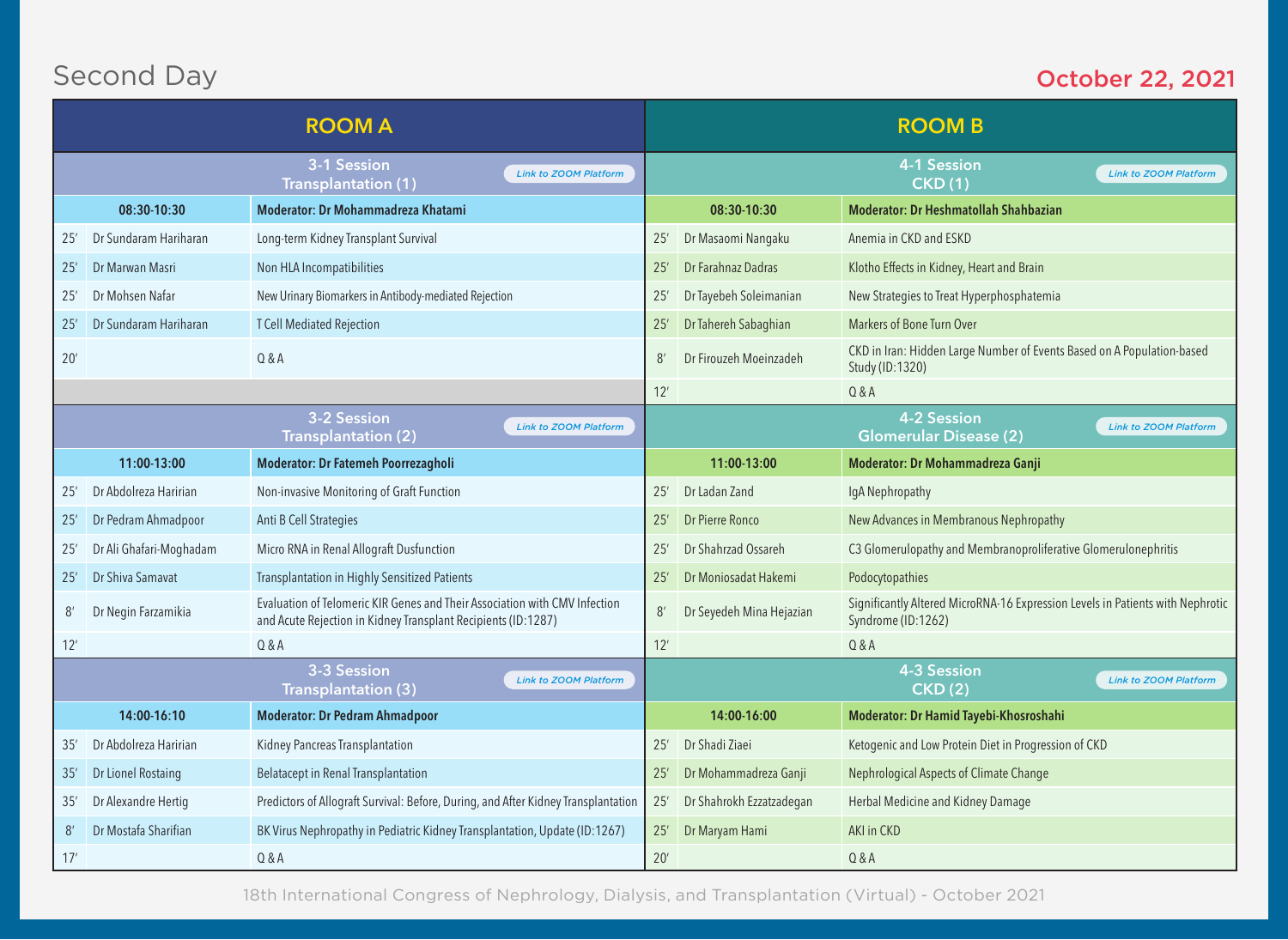# Third Day

#### October 23, 2021

| <b>ROOM A</b> |                          |                                                                 |                              |     |                         | <b>ROOM B</b>                                                                                                 |                              |
|---------------|--------------------------|-----------------------------------------------------------------|------------------------------|-----|-------------------------|---------------------------------------------------------------------------------------------------------------|------------------------------|
|               |                          | 5-1 Session<br><b>Heart and Kidney Talk</b>                     | <b>Link to ZOOM Platform</b> |     |                         | 6-1 Session<br>Onconephrology                                                                                 | <b>Link to ZOOM Platform</b> |
|               | 08:30-10:30              | Moderator: Dr Forough Sabzghabaei                               |                              |     | 08:30-10:30             | <b>Moderator: Dr Maryam Hami</b>                                                                              |                              |
| 25'           | Dr Parta Hatamizadeh     | Heart Failure and CKD                                           |                              | 35' | Dr Mark Perazella       | Check Point Inhibitor Related AKI                                                                             |                              |
| 25'           | Dr Farin Rashid-Farokhi  | <b>Contrast Nephropathy News</b>                                |                              | 35' | Dr Ali Monfared         | Hypophosphatemia in Neoplasms                                                                                 |                              |
| 25'           | Dr Besharat Rahimi       | Sleep Apnea and Sleep Quality in CKD Patients                   |                              | 35' | Dr Masoud Khosravi      | AKI in Cancer                                                                                                 |                              |
| 25'           | Dr Sima Abediazar        | NOACDs in CKD patients                                          |                              | 8'  | Dr Sepideh Zununi-Vahed | Eplerenone Reduces Renal Ischemia/Reperfusion Injury Through Impacting<br>NF-κB and PGC-1α Pathways (ID:1273) |                              |
| 20'           |                          | 0 & A                                                           |                              | 7'  |                         | Q & A                                                                                                         |                              |
|               |                          | 5-2 Session<br><b>Hypertension</b>                              | <b>Link to ZOOM Platform</b> |     |                         | 6-2 Session<br><b>Diabetic Nephropathy</b>                                                                    | <b>Link to ZOOM Platform</b> |
|               | 11:00-13:00              | <b>Moderator: Dr Hamid Samimagham</b>                           |                              |     | 11:00-13:00             | <b>Moderator: Dr Maryam Shafiei-Sabet</b>                                                                     |                              |
| 25'           | Dr Masoumeh Mohkam       | Hypertension in Children                                        |                              | 35' | Dr Masaomi Nangaku      | Slowing the Progression of Diabetic Nephropathy                                                               |                              |
| 25'           | Dr Fariba Samadian       | Hypertension Management from CKD to ESRD                        |                              | 35  | Dr Shokoufeh Savaj      | Biomarkers in Screening, Progression, and Outcome of Diabetic Nephropathy                                     |                              |
| 25'           | Dr Samira Tabiban        | HTN in Pregnancy                                                |                              | 35' | Dr Atefeh Amouzegar     | Post-transplant Diabetic Mellitus (PTDM)                                                                      |                              |
| 25'           | Dr Mohammad-Taghi Najafi | Ambulatory Blood Pressure Monitoring (ABPM)                     |                              | 15' |                         | Q & A                                                                                                         |                              |
| 20'           |                          | Q & A                                                           |                              |     |                         |                                                                                                               |                              |
|               |                          | 5-3 Session<br><b>Hereditary Kidney Disease</b>                 | <b>Link to ZOOM Platform</b> |     |                         | 6-3 Session<br>Registry                                                                                       | <b>Link to ZOOM Platform</b> |
|               | 14:00-16:00              | Moderator: Dr Ayoub Pezeshgi                                    |                              |     | 14:00-16:00             | <b>Moderator: Dr Shahrzad Ossareh</b>                                                                         |                              |
| 35'           | Dr Pegah Aghajanzadeh    | Pathophysiology of ADPKD                                        |                              | 25' | Dr Fergus Caskey        | SharE-RR: How Can ISN Support the Development of Renal Registries for<br>Advocacy and Research                |                              |
| 35'           | Dr Vladimir Tesar        | Outcome in ADPKD                                                |                              | 25' | Dr Shahrzad Ossareh     | Renal Registries in Iran                                                                                      |                              |
| 35'           | Dr Farokhlagha Ahmadi    | Basement Membrane Physiology and Inheritable Glomerular Disease |                              | 20' | Dr Nakisa Hooman        | Pediatric Kidney Registry of Iran                                                                             |                              |
| 15'           |                          | Q & A                                                           |                              | 25' | Dr Fergus Caskey        | Pragmatic (Registry) Trials in Hemodialysis: Lessons from the UK Before and<br>During COVID-19                |                              |
|               |                          |                                                                 |                              | 25' |                         | Q & A                                                                                                         |                              |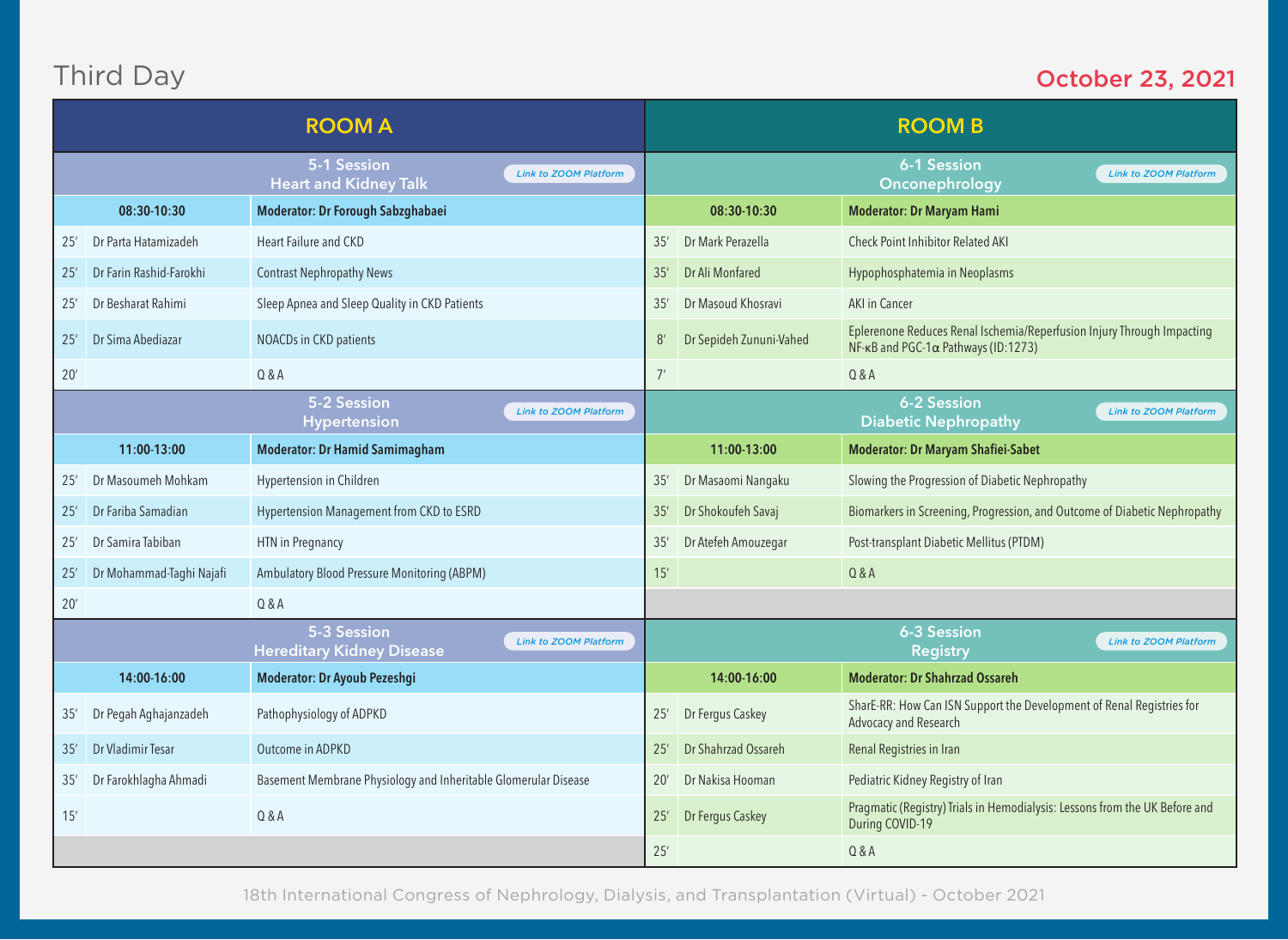# Forth Day

#### October 24, 2021

| <b>ROOM A</b> |                                                                                                                |                                                                                        |  | <b>ROOM B</b> |                             |                                                  |                              |
|---------------|----------------------------------------------------------------------------------------------------------------|----------------------------------------------------------------------------------------|--|---------------|-----------------------------|--------------------------------------------------|------------------------------|
|               | 7-1 Session<br><b>Link to ZOOM Platform</b><br>AKI (2); Crosstalk Between the Kidneys and Remote Organs in AKI |                                                                                        |  |               |                             | 8-1 Session<br>Hemodialysis (2)                  | <b>Link to ZOOM Platform</b> |
|               | 08:30-10:30                                                                                                    | <b>Moderator: Dr Amir-Ahmad Nassiri</b>                                                |  |               | 08:30-10:30                 | <b>Moderator: Dr Hooshang Sanadgol</b>           |                              |
| 25'           | Dr Amir Kazory                                                                                                 | The Crosstalk Between Kidney and Heart in Acute Heart Failure                          |  | 35'           | Dr. Shervin Najafizadeh     | <b>Catheter Malfunction</b>                      |                              |
| 25'           | Dr Kianoush Kashani                                                                                            | Kidney and Lung Crosstalk                                                              |  | 35'           | Dr Hamid Tayebi Khosroshahi | Assessment of Target Body Weight                 |                              |
| 25'           | Dr Mitra Nadim                                                                                                 | AKI in Patients with Liver Disease                                                     |  | 35'           | Dr Roghieh Akbari           | Recirculation Assessment and Management          |                              |
| 25'           | Dr Amir-Ahmad Nassiri                                                                                          | <b>AKI</b> in Sepsis                                                                   |  | 15'           |                             | Q & A                                            |                              |
| 8'            | Dr Maryam Zaare-Nahandi                                                                                        | Renal and Electrolyte Abnormalities in Burned Patients (1272)                          |  |               |                             |                                                  |                              |
| 12'           |                                                                                                                | 0 & A                                                                                  |  |               |                             |                                                  |                              |
|               |                                                                                                                | 7-2 Session<br><b>Link to ZOOM Platform</b><br><b>Stem Cell Therapy</b>                |  |               |                             | 8-2 Session<br><b>Glomerular Disease (2)</b>     | <b>Link to ZOOM Platform</b> |
|               | 11:00-13:00                                                                                                    | Moderator: Dr Hasan Argani                                                             |  |               | 11:00-13:00                 | <b>Moderator: Dr Fereshteh Sadadi</b>            |                              |
| 25'           | Dr Hasan Argani                                                                                                | Stem Cell Therapy, Introduction                                                        |  | 35'           | Dr Jamshid Rouzbeh          | Anti-GBM Disease                                 |                              |
| 25'           | Dr Reza Moghaddasali                                                                                           | Providing of Stem Cells: Clinical Points                                               |  | 35'           | Dr Mohammad Tamadondar      | Updates in Membranous Nephropathy                |                              |
| 25'           | Dr Soudabeh Alatab                                                                                             | Stem Cell in CKD                                                                       |  | 35'           | Dr Alaleh Gheisari          | Updates in FSGS                                  |                              |
| 25'           | Dr Iraj Najafi                                                                                                 | Stem Cell Application in PD                                                            |  | 15'           |                             | Q & A                                            |                              |
| 20'           |                                                                                                                | 0 & A                                                                                  |  |               |                             |                                                  |                              |
|               |                                                                                                                | 7-3 Session<br><b>Link to ZOOM Platform</b><br><b>Plasmapheresis and Hemoperfusion</b> |  |               |                             | 8-3 Session<br><b>Thrombotic Microangiopathy</b> | <b>Link to ZOOM Platform</b> |
|               | 14:00-16:00                                                                                                    | <b>Moderator: Dr Vahid Poorfarziani</b>                                                |  |               | 14:00-16:00                 | <b>Moderator: Dr Shokoufeh Savaj</b>             |                              |
| 35'           | Dr Olivier Moranne                                                                                             | Plasmapheresis in Kidney Setting                                                       |  | 35'           | Dr Alexandre Hertig         | Thrombotic Microangiopathy in Pregnancy          |                              |
| 35'           | Dr Nargesosadat Zahed                                                                                          | Extracorporeal Treatment in Management of Poisoning                                    |  | 35'           | Dr Pedram Ahmadpoor         | H of US!                                         |                              |
| 35'           | Dr Khadijeh Makhdoomi                                                                                          | Updates in Efficacy of Hemoperfusion                                                   |  | 35'           | Dr Shahrzad Shahidi         | Thrombotic Microangiopathy in Transplantation    |                              |
| 15'           |                                                                                                                | 0 & A                                                                                  |  | 15'           |                             | Q & A                                            |                              |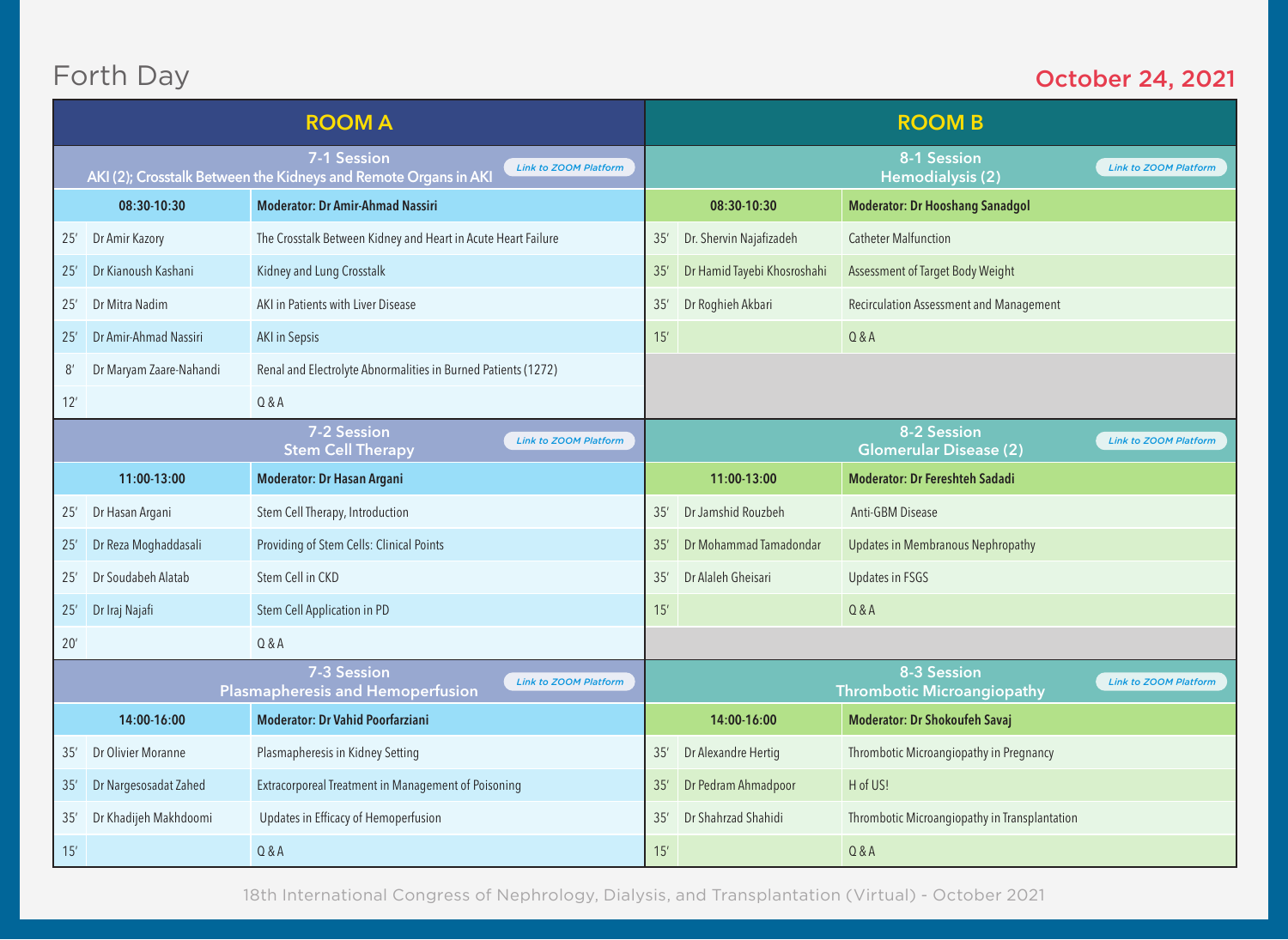## **Oral Papers**

| ID   | <b>Category</b>       | <b>Authors</b>                                                                                                                                                                                                                                   | <b>Title</b>                                                                                                                                                          |
|------|-----------------------|--------------------------------------------------------------------------------------------------------------------------------------------------------------------------------------------------------------------------------------------------|-----------------------------------------------------------------------------------------------------------------------------------------------------------------------|
| 1239 | <b>Dialysis</b>       | Elham Ramezanzadeh, Masoud Khosravy, Masume Namdar                                                                                                                                                                                               | Investigating the relationship between red cell distribution width & serum level<br>of fibroblast growth factor 23 in hemodialysis patients                           |
| 1247 | <b>Dialysis</b>       | Bahare Imani, Mitra Naseri, Vahideh Hosseinzadeh                                                                                                                                                                                                 | The effect of probiotics supplementation on inflammatory factors, and oxidative<br>stress in children were placed on hemodialysis: a double blind clinical trial      |
| 1262 | <b>Kidney Disease</b> | Seyyedeh Mina Hejazian                                                                                                                                                                                                                           | Significantly altered microRNA-16 expression levels in patients with nephrotic<br>syndrome                                                                            |
| 1267 | <b>Transplant</b>     | Mostafa Sharifian, Nasrin Esfandiar                                                                                                                                                                                                              | BK virus nephropathy in pediatric kidney transplantation, update                                                                                                      |
| 1271 | <b>Kidney Disease</b> | Zeinab Karimi, Sahar Janfeshan, Seydeh-Sara Hashemi                                                                                                                                                                                              | Acute lung injury induced by acute kidney injury: impossible roles of toll-like<br>receptor 2 and 4                                                                   |
| 1272 | <b>Kidney Disease</b> | Maryam Zaare-Nahandi, Anahita Ghorbani, Ali Banagozar-Mohammadi, Shahin<br>Hallaj, Ali Ostadi, Ali-Asghar Kheiri                                                                                                                                 | Renal and electrolyte abnormalities in burned patients                                                                                                                |
| 1273 | <b>Kidney Disease</b> | Sepideh Zununi-Vahed, Yasin Bagheri                                                                                                                                                                                                              | Eplerenone reduces renal ischemia/reperfusion injury through impacting NF-KB<br>and PGC-1 $\alpha$ pathways                                                           |
| 1287 | <b>Transplant</b>     | Negin Farzamikia, Mohammadreza Ardalan, Sepideh Zununi-Vahed, Mina Hejazian                                                                                                                                                                      | Evaluation of telomeric KIR genes and their association with CMV infection and<br>acute rejection in kidney transplant recipients                                     |
| 1312 | COVID-19              | Zahra Shafii, Jalal Azmandian, Shiva Seyrafian, Nader Nourimajalan, Shahrokh<br>Ezzatzadegan-Jahromi, Abdolamir Atapour, Saeedeh Mazloomzadeh, Iraj Najafi                                                                                       | The incidence and main determinants of COVID-19 and Its survival among<br>patients undergoing peritoneal dialysis: a multi-center study in Iran                       |
| 1320 | <b>Kidney Disease</b> | Firouzeh Moeinzadeh, Marjan Mansourian, Mojgan Mortazavi, Shiva Seirafian, Shahrzad<br>Shahidi, Zahra Tasdighi, Sahar Vahdat, Mohammad-Hossein, Rouhani, Mohammad<br>Saleki, Mostafa Rezaei, Mohammad Hossein Masoudi, Zahra Zamani, Nahid Rafie | Chronic kidney disease in Iran: hidden large number of events based on a<br>population-based study                                                                    |
| 1329 | COVID-19              | Farahnaz Dadras, Atefeh Amouzegar, Ssh Hosseini, Shokoufeh Savaj                                                                                                                                                                                 | COVID-19 outcome in kidney allograft recipients, a report of a referral center                                                                                        |
| 1330 | COVID-19              | Fatemeh Yaqhoubi, Farnaz Tavakol i, Davood Dalil, Marjan Akhavan, Samira Abbasloo                                                                                                                                                                | Efficacy of sofosbuvir and daclatasvir on the prognosis of kidney transplantation<br>recipients with SARS-COV-2 infection; a single-center study in shariati hospital |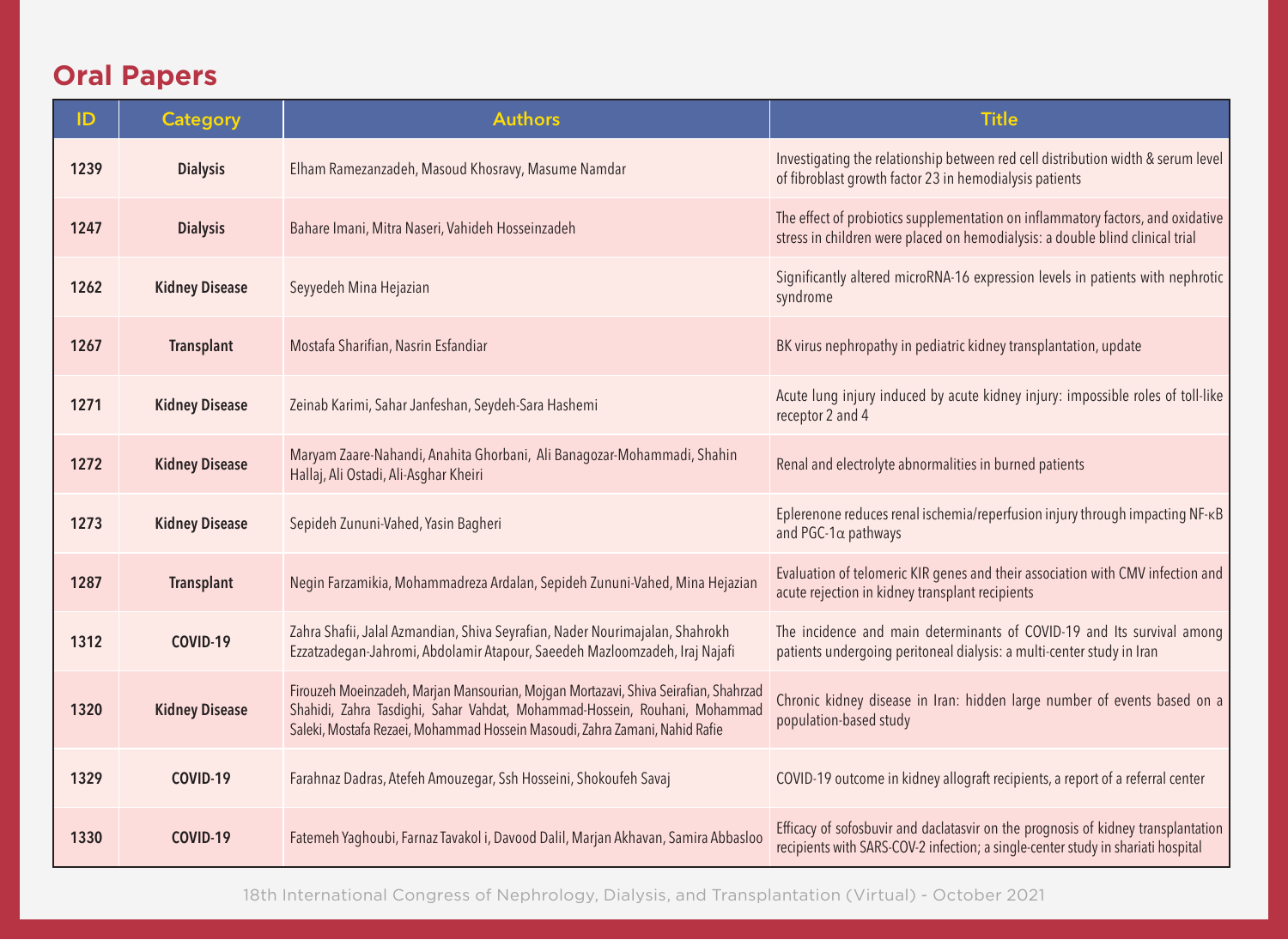## **Poster Papers - 1**

| ID   | <b>Category</b>       | <b>Authors</b>                                                                                              | <b>Title</b>                                                                                                                                            |
|------|-----------------------|-------------------------------------------------------------------------------------------------------------|---------------------------------------------------------------------------------------------------------------------------------------------------------|
| 1235 | COVID-19              | Elham Ramezanzadeh, Amir-Reza Dalili                                                                        | Pattern and prevalence of different findings in high resolution computed<br>tomography images in patients with Coronavirus disease and kidney injury    |
| 1241 | <b>Kidney Disease</b> | Elham Ramezanzadeh, Salman Nikfarjam, Atefeh Jafary, Abdolhasan Sanchooli                                   | The effect of L-Carnitine on the prevention of contrast-induced nephropathy in<br>patients undergoing coronary angiography: a randomized clinical trial |
| 1243 | <b>Kidney Disease</b> | Mitra Naseri, Parisa Saeedi, Parisa Alaghi                                                                  | Comparing the functional bladder capacity between children with mono-<br>symptomatic nocturnal enuresis and non mono-symptomatic nocturnal<br>enuresis  |
| 1244 | <b>Kidney Disease</b> | Mitra Naseri, Mahsa Ghaderi, Niayesh Tafazoli, Nooshin Tafazoli                                             | Frequency of vesicoureteral reflux and renal scaring in children affected by<br>urinary tract infection in ages $\leq$ 5 years versus $>$ 5 years       |
| 1250 | <b>Kidney Disease</b> | Mitra Naseri, Tara Khademloo, Fatemeh Ghaneh-Sherbaf                                                        | Evaluating clinical manifestations and metabolic factors in infants 2-24 months<br>with nephrolithiasis                                                 |
| 1252 | <b>Kidney Disease</b> | Mitra Naseri, Alieh Basiri, Gholam-Reza Khademi                                                             | Frequency of neurogenic bladder in children affected by urinary tract infection                                                                         |
| 1254 | <b>Kidney Disease</b> | Maryam Zaare-Nahandi, Ali Banagozar-Mohammadi, Amir-Mohammad Kazemifar,<br>Zohreh Eskandari, Safoura Rafiee | Rhabdomyolysis and its relationship with paraclinical variables in poisoned<br>patients                                                                 |
| 1256 | COVID-19              | Aida Doostkam, Jamshid Roozbeh, Alireza Hosseinpour, Kamyar Iravani, Leila<br>Malekmakan                    | Coronavirus disease 2019 and hypertension: how anti-hypertensive drugs affect<br>COVID-19 medications and vice versa                                    |
| 1263 | <b>Dialysis</b>       | Babak Hadian, Faranak Rezaei, Somayeh Delfani, Hesam Khojasteh-kalansara                                    | Investigation of dialysis water quality in lorestan province (a multi-center study)                                                                     |
| 1264 | COVID-19              | Babak Hadian, Azita Zafarmohtashami, Mahdi Razani                                                           | Serum electrolytes imbalances in COVID19 patients (a single center study)                                                                               |
| 1268 | <b>Dialysis</b>       | Maryam hami, Arash sefidgaran, Hamid Taravati, Natasha Dolatabadian, Hasan<br>Mehrad-Majd                   | Effect of intradialytic aerobic exercise on dialysis adequacy, inflammatory and<br>biochemical markers                                                  |
| 1269 | <b>Transplant</b>     | Maryam Hami, Maryam Salari, Maryam Miri, Mohammad-Ali Yaqhoubi, Hasan<br>Mehrad-Majd                        | Association of hyperuricemia and metabolic syndrome in renal transplant<br>recipients: A single-center study                                            |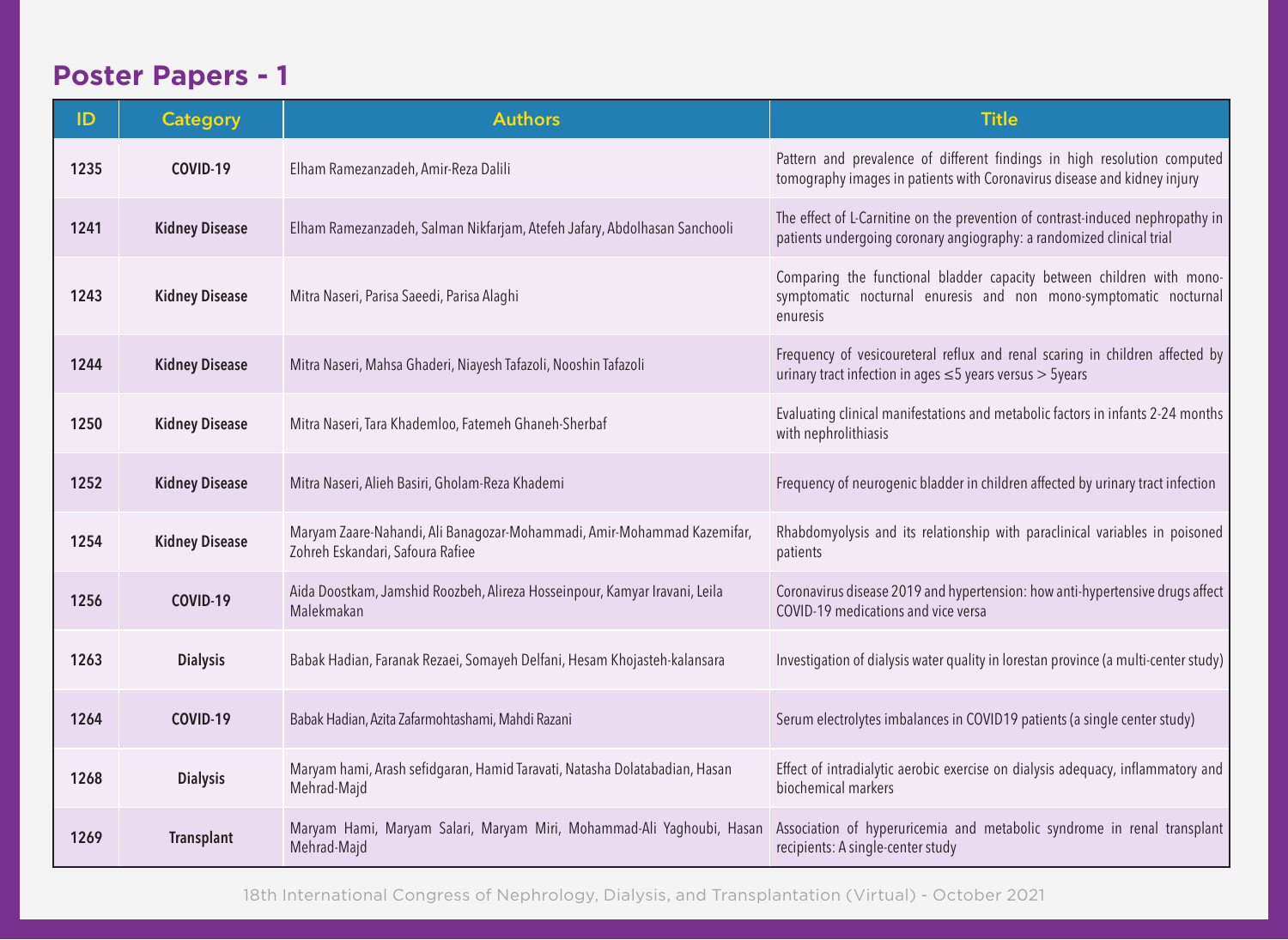## **Poster Papers - 2**

| ID   | <b>Category</b>       | <b>Authors</b>                                                                                                                       | <b>Title</b>                                                                                                                                                       |
|------|-----------------------|--------------------------------------------------------------------------------------------------------------------------------------|--------------------------------------------------------------------------------------------------------------------------------------------------------------------|
| 1274 | <b>Kidney Disease</b> | Sepideh Zununi-Vahed, Mina Hejazian, Mohammadreza Ardalan, Elham Ahmadian,<br>Farahnoosh Farnood, Sima Abediazar                     | Expression level of Dicer in peripheral blood mononuclear cells of adult patients<br>with nephrotic syndrome                                                       |
| 1276 | <b>Transplant</b>     | Sepideh Zununi-Vahed, Mohammadreza Ardalan, Jalal Etemadi, Taraneh Majidi,<br>Seyyedeh-Mina Hejazian, Farahnoosh Farnood             | Polymorphism of IL-17 gene (rs763780) in patients with post-transplant<br>diabetes mellitus                                                                        |
| 1280 | <b>Kidney Disease</b> | Marjan Rayatnia, Omid Teymori                                                                                                        | The predictive value of Mehran risk score in contrast induced nephropathy                                                                                          |
| 1281 | <b>Dialysis</b>       | Shahrzad Shahidi, Golsa Ghasemi, Mojgan Mortazavi, Mina Bakhshali-Bakhtiari,<br>Mohammad-Sajad Mirhosseini                           | Frequency of vitamin D deficiency, safety and efficacy of low dose vitamin D<br>supplementation in chronic hemodialysis patients: an uncontrolled open-label trial |
| 1282 | <b>Kidney Disease</b> | Maryam Zaare-Nahandi, Farima Afrand, Hassan Rezazadeh, Ai Banagozar-Mohammadi Pseudo high serum acetaminophen levels in CKD patients |                                                                                                                                                                    |
| 1283 | <b>Kidney Disease</b> | Gholamreza Sarvari                                                                                                                   | Urinary tract infections (UTIs) with non-Escherichia coli (E. coli) species are<br>associated with urological abnormalities                                        |
| 1285 | COVID-19              | Nasrin Milani, Zahra Abbasi-Shaye, Maryam Hami, Farzaneh Sharifipour                                                                 | Acute kidney injury in COVID-19 patients                                                                                                                           |
| 1289 | COVID-19              | Leila Malekmakan, Jamshid Roozbeh, Anahid Hamidian-Jahromi, Aida Doostkam                                                            | COVID-19 associated acute kidney injury: incidence, risk factors and outcomes in<br>different KDIGO stages                                                         |
| 1293 | <b>Kidney Disease</b> | Leila Malekmakan, Maryam Pakfetrat, Taraneh Tadayan, Aida Doostkam                                                                   | A five-year study of renal outcome of focal segmental glomerulosclerosis patients                                                                                  |
| 1300 | <b>Dialysis</b>       | Boshra Hasanzamani                                                                                                                   | Prevalence and risk factors of valvular calcification in peritoneal dialysis patients<br>and hemodialysis                                                          |
| 1301 | <b>Transplant</b>     | Boshra Hasanzamani                                                                                                                   | Risk factors for urinary tract infection prevalence among kidney transplant patients<br>in Montasariye hospital, Mashhad                                           |
| 1302 | <b>Dialysis</b>       | Marjan Rayatnia, Faezeh Zabihi, Elham Abedi                                                                                          | Association between restless legs syndrome and vitamin D deficiency in<br>hemodialysis patients                                                                    |
| 1304 | <b>Transplant</b>     | Fargol Yousefian, Farshid Oliaei, Roghayeh Akbari                                                                                    | Comparative effects of heparin, vancomycin, and taurolidine in prevention of<br>catheter-related infections in dialysis patients                                   |